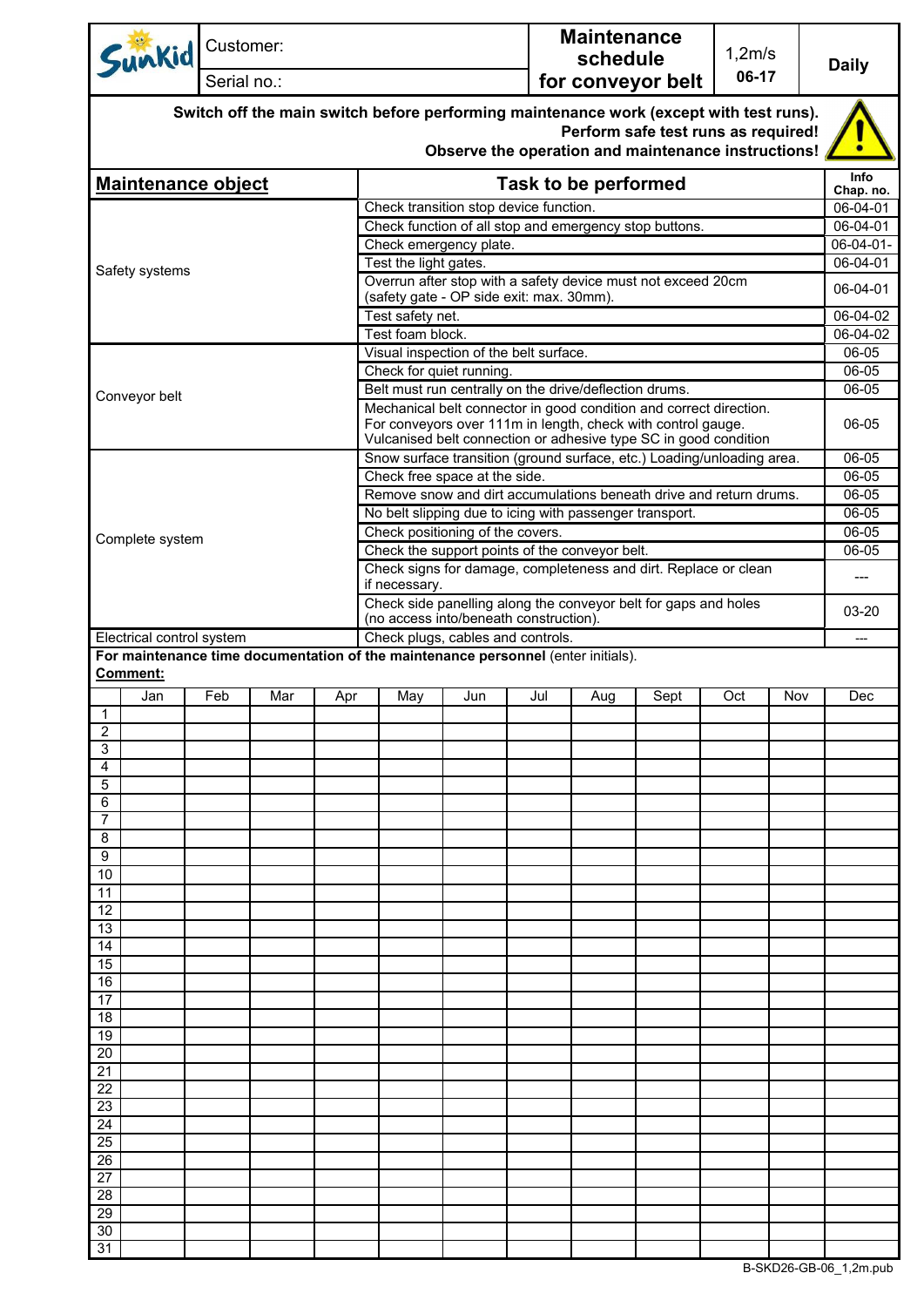| Sunkid                                                                                                                                                                               |                        | Customer:   |     |                                                                                               |                                                                                                                |     |                   | <b>Maintenance</b><br>schedule |      |         | 1,2m/s   | <b>Monthly</b>    |
|--------------------------------------------------------------------------------------------------------------------------------------------------------------------------------------|------------------------|-------------|-----|-----------------------------------------------------------------------------------------------|----------------------------------------------------------------------------------------------------------------|-----|-------------------|--------------------------------|------|---------|----------|-------------------|
|                                                                                                                                                                                      |                        | Serial no.: |     |                                                                                               |                                                                                                                |     | for conveyor belt |                                |      | 06-18   |          |                   |
| Switch off the main switch before performing maintenance work (except with test runs).<br>Perform safe test runs as required!<br>Observe the operation and maintenance instructions! |                        |             |     |                                                                                               |                                                                                                                |     |                   |                                |      |         |          |                   |
| <b>Maintenance object</b>                                                                                                                                                            |                        |             |     |                                                                                               | Task to be performed                                                                                           |     |                   |                                |      |         |          | Info<br>Chap. no. |
| Safety systems                                                                                                                                                                       |                        |             |     |                                                                                               | Test backstop device (if fitted).                                                                              |     |                   |                                |      |         |          | 06-04-01          |
|                                                                                                                                                                                      | Emergency stop devices |             |     |                                                                                               | Check all safety equipment.                                                                                    |     |                   |                                |      |         |          | 06-04-01          |
|                                                                                                                                                                                      |                        |             |     |                                                                                               | Check belt tension.                                                                                            |     |                   |                                |      |         |          | $03 - 16$         |
|                                                                                                                                                                                      |                        |             |     |                                                                                               | Lubricate tension guide and screws.                                                                            |     |                   |                                |      |         | 06-06    |                   |
| Drive system                                                                                                                                                                         |                        |             |     |                                                                                               | With reinforced bearing: visual inspection for grease leakage.                                                 |     |                   |                                |      |         | ---      |                   |
|                                                                                                                                                                                      |                        |             |     |                                                                                               | Grease bearings (with the exception of reinforced bearings)<br>with grease nipple (every 200 operating hours). |     |                   |                                |      |         | 06-06    |                   |
|                                                                                                                                                                                      |                        |             |     |                                                                                               | Test functionality of the light gates.                                                                         |     |                   |                                |      |         | 06-04-01 |                   |
| Conveyor belt                                                                                                                                                                        |                        |             |     | Check the tensioning device with the return station belt tension,<br>re-tension if necessary. |                                                                                                                |     |                   |                                |      | $03-16$ |          |                   |
|                                                                                                                                                                                      |                        |             |     |                                                                                               | Visual inspection for wear (traces of wear, friction points, etc.).                                            |     |                   |                                |      |         |          | $---$             |
| Return unit                                                                                                                                                                          |                        |             |     |                                                                                               | OP snow plough: with the formation of sharp edges $\rightarrow$ grind away.                                    |     |                   |                                |      |         | ---      |                   |
|                                                                                                                                                                                      |                        |             |     |                                                                                               | Extraordinary cleaning of moving parts.                                                                        |     |                   |                                |      |         |          | ---               |
|                                                                                                                                                                                      |                        |             |     |                                                                                               | Check the general condition (rust, worn/protruding parts,<br>protruding fabric, sharp edges).                  |     |                   |                                |      |         | ---      |                   |
| Complete system                                                                                                                                                                      |                        |             |     |                                                                                               | Check plastic parts for wear.                                                                                  |     |                   |                                |      |         |          |                   |
|                                                                                                                                                                                      |                        |             |     | Check for loose screws.                                                                       |                                                                                                                |     |                   |                                |      | 06-02   |          |                   |
|                                                                                                                                                                                      |                        |             |     |                                                                                               | Check the functions of the system during a test run.                                                           |     |                   |                                |      |         |          |                   |
| For maintenance time documentation of the maintenance personnel (enter initials).                                                                                                    |                        |             |     |                                                                                               |                                                                                                                |     |                   |                                |      |         |          |                   |
|                                                                                                                                                                                      | Jan                    | Feb         | Mar | Apr                                                                                           | May                                                                                                            | Jun | Jul               | Aug                            | Sept | Oct     | Nov      | Dec               |
| Date:                                                                                                                                                                                |                        |             |     |                                                                                               |                                                                                                                |     |                   |                                |      |         |          |                   |
| Name:                                                                                                                                                                                |                        |             |     |                                                                                               |                                                                                                                |     |                   |                                |      |         |          |                   |

**Comment:**